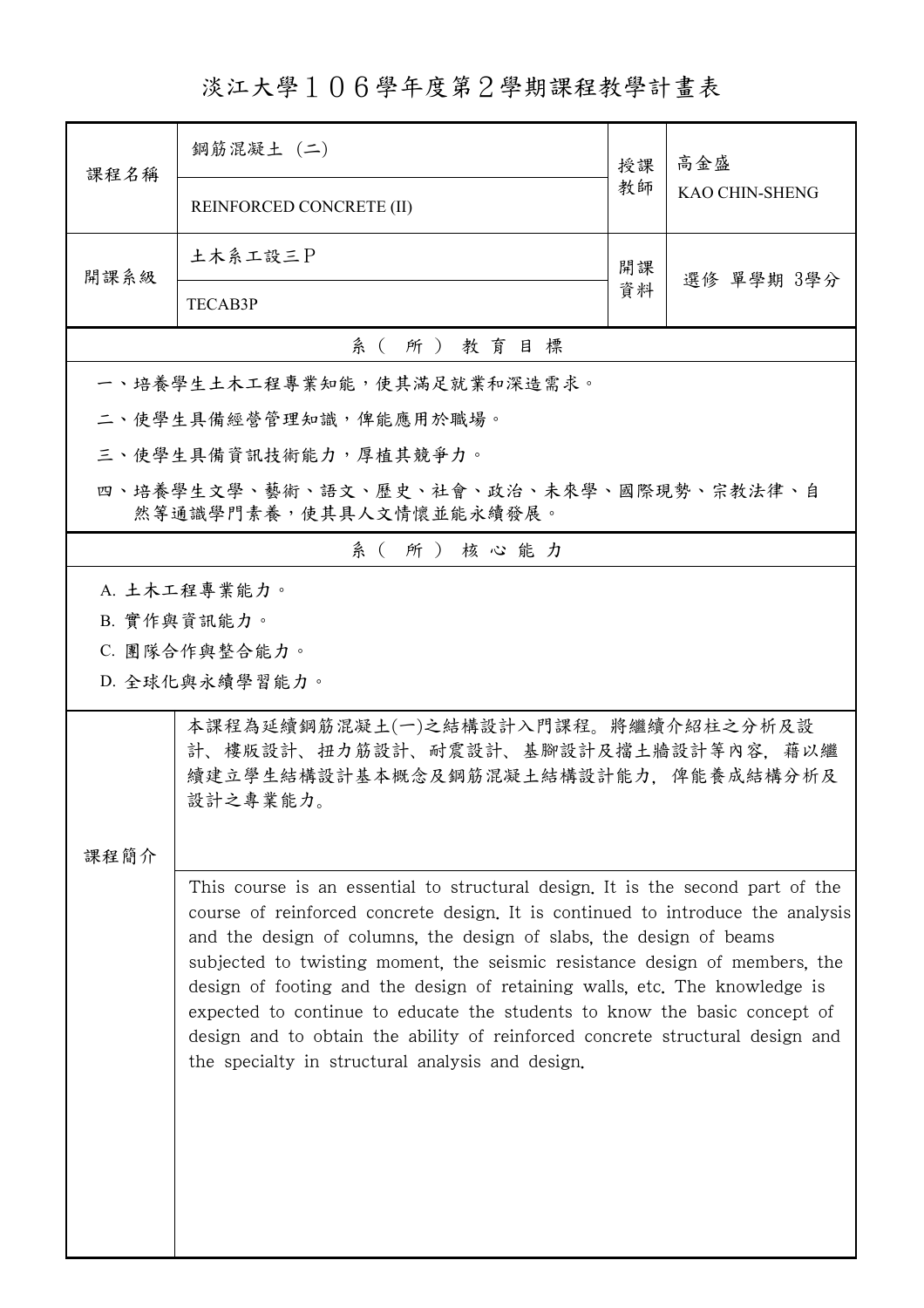本課程教學目標與目標層級、系(所)核心能力相關性

一、目標層級(選填): (一)「認知」(Cognitive 簡稱C)領域:C1 記憶、C2 瞭解、C3 應用、C4 分析、 C5 評鑑、C6 創造 (二)「技能」(Psychomotor 簡稱P)領域:P1 模仿、P2 機械反應、P3 獨立操作、 P4 聯結操作、P5 自動化、P6 創作 (三)「情意」(Affective 簡稱A)領域:A1 接受、A2 反應、A3 重視、A4 組織、 A5 內化、A6 實踐

二、教學目標與「目標層級」、「系(所)核心能力」之相關性:

 (一)請先將課程教學目標分別對應前述之「認知」、「技能」與「情意」的各目標層級, 惟單項教學目標僅能對應C、P、A其中一項。

 (二)若對應「目標層級」有1~6之多項時,僅填列最高層級即可(例如:認知「目標層級」 對應為C3、C5、C6項時,只需填列C6即可,技能與情意目標層級亦同)。

 (三)再依據所訂各項教學目標分別對應其「系(所)核心能力」。單項教學目標若對應 「系(所)核心能力」有多項時,則可填列多項「系(所)核心能力」。

(例如:「系(所)核心能力」可對應A、AD、BEF時,則均填列。)

| 序              |                                | 教學目標(英文)                                                                                                                               | 相關性            |              |  |  |
|----------------|--------------------------------|----------------------------------------------------------------------------------------------------------------------------------------|----------------|--------------|--|--|
| 號              | 教學目標(中文)                       |                                                                                                                                        | 目標層級           | 系(所)核心能力     |  |  |
| $\mathbf{1}$   | 學生能夠瞭解結構設計基本概念                 | Students may realize the<br>basic concept of structural<br>design.                                                                     | C <sub>2</sub> | $\mathsf{A}$ |  |  |
| $\overline{2}$ | 學生能夠瞭解及應用各項鋼筋混凝<br>土分析及設計理論與實務 | Students may realize and use<br>the theory and the practice<br>of analysis and design of<br>various reinforced concrete<br>structures. | C <sub>2</sub> | $\mathsf{A}$ |  |  |
| $\overline{3}$ | 學生能夠瞭解工程師的基本做事態<br>度           | Students may realize the<br>basic working attitude of<br>engineer.                                                                     | C <sub>2</sub> | $\mathsf{A}$ |  |  |
|                | 4 學生能夠運用既有軟體                   | Students may realize how to<br>use the existing programs.                                                                              | C <sub>2</sub> | AB           |  |  |
|                | 教學目標之教學方法與評量方法                 |                                                                                                                                        |                |              |  |  |
| 序<br>號         | 教學目標                           | 教學方法                                                                                                                                   |                | 評量方法         |  |  |
| 1              | 學生能夠瞭解結構設計基本概念                 | 講述、討論                                                                                                                                  | 紙筆測驗、作業        |              |  |  |
| $\overline{2}$ | 學生能夠瞭解及應用各項鋼筋混凝<br>土分析及設計理論與實務 | 講述、討論                                                                                                                                  | 紙筆測驗、作業        |              |  |  |
| $\overline{3}$ | 學生能夠瞭解工程師的基本做事態<br>度           | 講述、討論                                                                                                                                  | 紙筆測驗、作業        |              |  |  |
| $\overline{4}$ | 學生能夠運用既有軟體                     | 講述、討論                                                                                                                                  | 紙筆測驗、作業        |              |  |  |
|                |                                |                                                                                                                                        |                |              |  |  |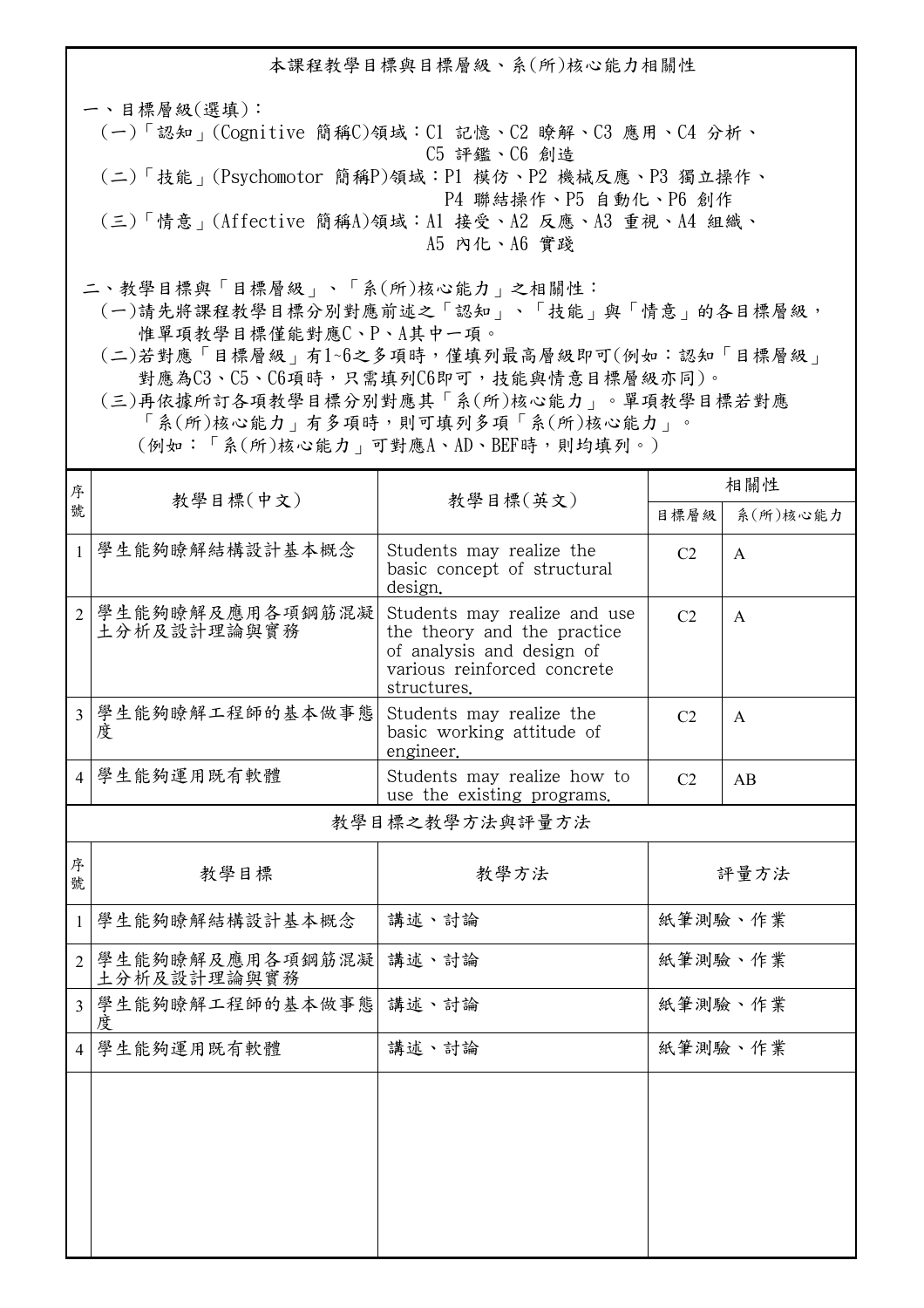| 本課程之設計與教學已融入本校校級基本素養        |                               |           |                                              |    |  |
|-----------------------------|-------------------------------|-----------|----------------------------------------------|----|--|
| 淡江大學校級基本素養                  |                               |           | 內涵說明                                         |    |  |
| 全球視野<br>$\langle \ \rangle$ |                               |           | 培養認識國際社會變遷的能力,以更寬廣的視野了解全球化<br>的發展。           |    |  |
| 資訊運用<br>$\langle \ \rangle$ |                               |           | 熟悉資訊科技的發展與使用,並能收集、分析和妥適運用資<br>訊。             |    |  |
| 洞悉未來                        |                               |           | 瞭解自我發展、社會脈動和科技發展,以期具備建構未來願<br>景的能力。          |    |  |
| 品德倫理                        |                               |           | 了解為人處事之道,實踐同理心和關懷萬物,反省道德原則<br>的建構並解決道德爭議的難題。 |    |  |
| 獨立思考                        |                               |           | 鼓勵主動觀察和發掘問題,並培養邏輯推理與批判的思考能<br>力。             |    |  |
| 樂活健康<br>$\langle \ \rangle$ |                               |           | 注重身心靈和環境的和諧,建立正向健康的生活型態。                     |    |  |
| 團隊合作                        |                               |           | 體察人我差異和增進溝通方法,培養資源整合與互相合作共<br>同學習解決問題的能力。    |    |  |
| 美學涵養<br>$\langle \rangle$   |                               |           | 培養對美的事物之易感性,提升美學鑑賞、表達及創作能<br>力。              |    |  |
|                             |                               |           | 授課進度表                                        |    |  |
| 週<br>坎                      | 日期起訖                          |           | 內 容 (Subject/Topics)                         | 備註 |  |
| 1                           | $107/02/26$ ~<br>107/03/04    | 設計基本概念複習  |                                              |    |  |
| $\overline{2}$              | $107/03/05$ ~<br>107/03/11    | 短柱之分析及設計  |                                              |    |  |
| 3                           | $107/03/12$ ~<br>107/03/18    | 短柱之分析及設計  |                                              |    |  |
| $\overline{4}$              | $107/03/19$ ~<br>107/03/25    | 短柱之分析及設計  |                                              |    |  |
| 5                           | $107/03/26$ ~<br>107/04/01    | 細長柱之分析及設計 |                                              |    |  |
| 6                           | $107/04/02$ ~<br>107/04/08    | 教學行政觀摩    |                                              |    |  |
| 7                           | $107/04/09$ ~<br>107/04/15    | 細長柱之分析及設計 |                                              |    |  |
| 8                           | $107/04/16 \sim$<br>107/04/22 | 樓版設計      |                                              |    |  |
| 9                           | $107/04/23$ ~<br>107/04/29    | 樓版設計      |                                              |    |  |
| 10                          | $107/04/30$ ~<br>107/05/06    | 期中考試週     |                                              |    |  |
| 11                          | $107/05/07$ ~<br>107/05/13    | 耐震設計      |                                              |    |  |
| 12                          | $107/05/14$ ~<br>107/05/20    | 耐震設計      |                                              |    |  |
|                             |                               |           |                                              |    |  |